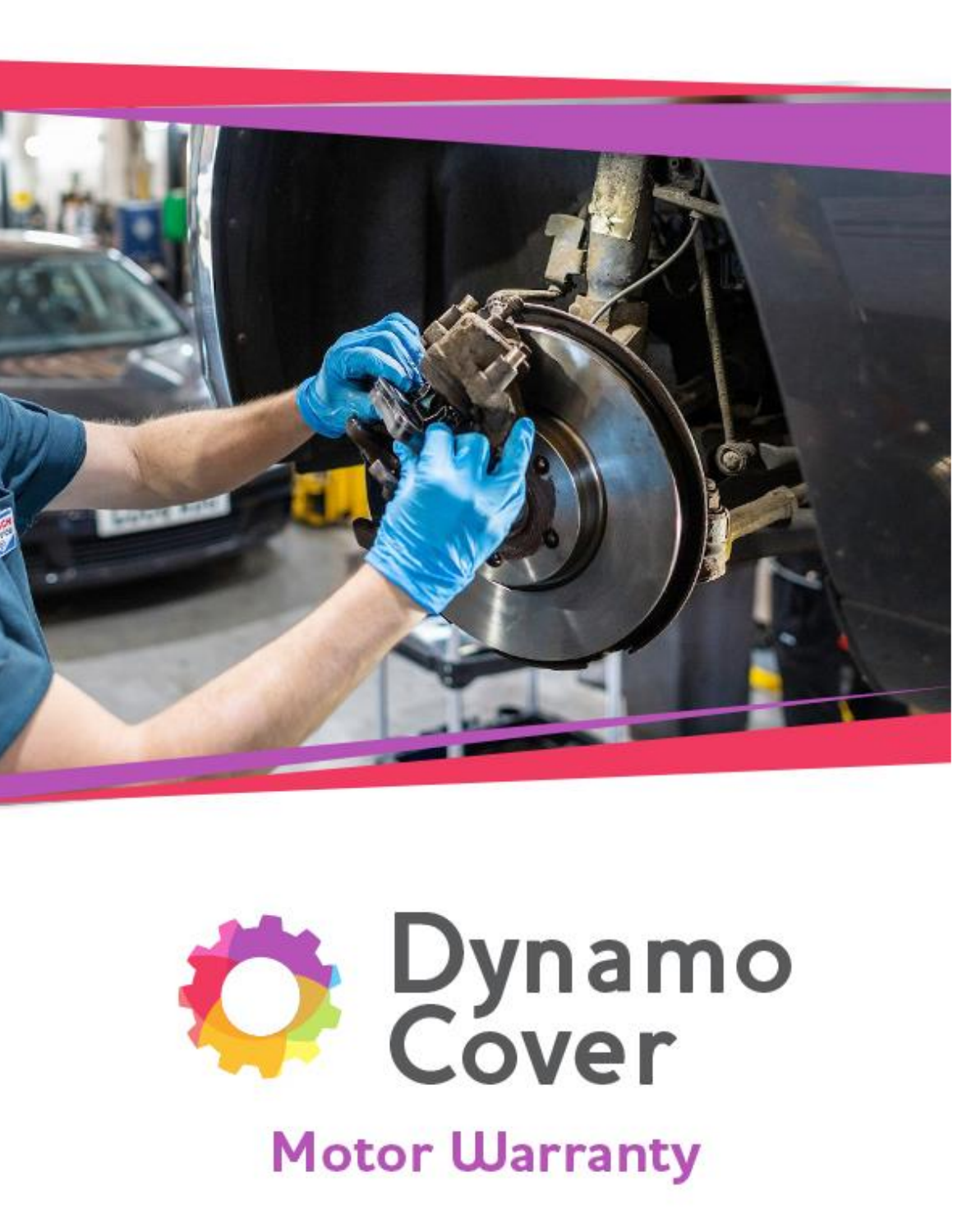# **Introduction**

Firstly; We'd like to thank **you** for purchasing this policy,

In this pack are some important details of your cover along with your policy certificate. It's important that **you** print off your certificate, and keep it in the insured vehicle at all times as it holds all the details about your policy and level of cover, should you need to make a claim.

# **Who do I need to call?**

Should **you** have a policy query, need to change something or want to renew, then **you**'ll need to call our customer assistance team on: **0330 22 32 897**

Should **you** have need to make a claim on **your** policy please call our claims team on: **0161 451 4803.**

If you have purchased our breakdown insurance as an addition and should **you** need to be rescued, then please call our 24hr emergency telephone number on: **01206 785 985**

I hope **you** have been pleased with our service so far, and hope that we'll continue to impress **you** for years to come…

Alex Mills Managing Director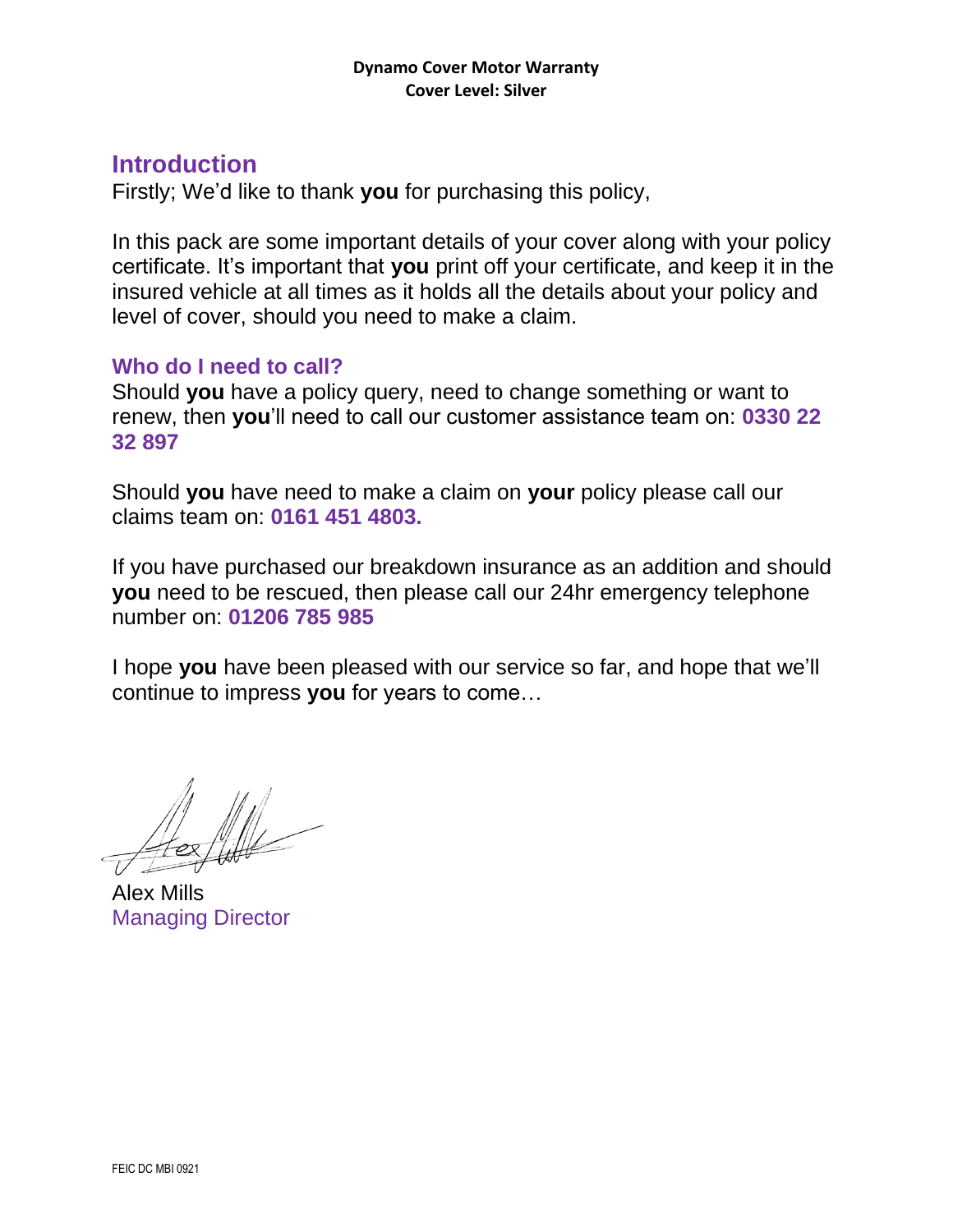### **POLICY DETAILS**

These terms and conditions together with the **Policy Schedule** sets out **Your** insurance cover. Please note the following:

- This is a contract of insurance ("**Policy**") between **You**, the purchaser named on the **Policy Schedule**, and Fortegra Europe Insurance Company Limited. **Your Statement of Demands and Needs** and the undertaking to pay the premium, forms the basis of the **Policy**.
- **EXTE:** The **Administrator** (Defend Insurance) and Us do not provide advice or a personal recommendation about the suitability of this **Policy**. It is **Your** responsibility to ensure the **Policy** meets **Your** needs.
- Please check that the information contained in the **Policy Schedule** is correct and that it meets **Your** requirements. If it doesn't, please contact the **Policy Retailer**.
- Please read these terms and conditions carefully, in conjunction with the **Policy Schedule** and make sure **You** understand and fully comply with them, as failure to do so may jeopardise the payment of any claim which might arise and could lead to the insurance becoming void.
- Please note that as in **Section 12 MISINFORMATION**, **You** have an obligation to provide **Us** with any facts which may be relevant to this insurance.
- Fortegra Financial Corporation ("Fortegra US"), a Company organised under the laws of the State of Delaware, registration number 4885848 with its main principal office located at 10151 Deerwood Park Blvd., Bldg. 100, Suite 330, Jacksonville, FL 32256, holds more than 10% of the voting rights and capital of both **Us** and the **Administrator** by virtue of the common shareholding of Fortegra US.
- Words that have special meanings are in bold and the definitions can be found in **Section 2 DEFINITIONS**.

#### **DEFINITIONS**

**Administrator:** DEFEND INSURANCE s.r.o. Email; customerservice@defendinsurance.co.uk, Telephone No: 0161 451 4804; Address; Roztylska 1860/1 148 00 Prague, Czech Republic. DEFEND INSURANCE s.r.o. is a licensed independent insurance intermediary regulated by the Czech National Bank and is registered by the Financial Conduct Authority for the conduct of general insurance business under Temporary Permissions Regime for inbound EEA Firms, under the Firm Reference Number 679738. These registration details can be checked on the Financial Conduct Authority's Financial Services Register. Details of the Temporary Permissions Regime, which allows EEA-based **Elms to operate in the United Kingdom** for a limited period while seeking full authorisation, are available on the Financial Conduct Authority's website. Additional details on the extent of DEFEND INSURANCE s.r.o.'s authorisation and regulation by the Financial Conduct Authority are available from the Administrator on request.

**Policy** means the **Mechanical Breakdown** Insurance **Policy** underwritten between **You** (the Insured) and Fortegra Europe Insurance Company Limited

**Foreign Matter** means any object not forming part of the **Vehicle**.

**Geographical Limits** means the areas in which the **Policy** is effective and are Great Britain, Northern Ireland and Channel Islands plus any additional area detailed under Extra Benefits.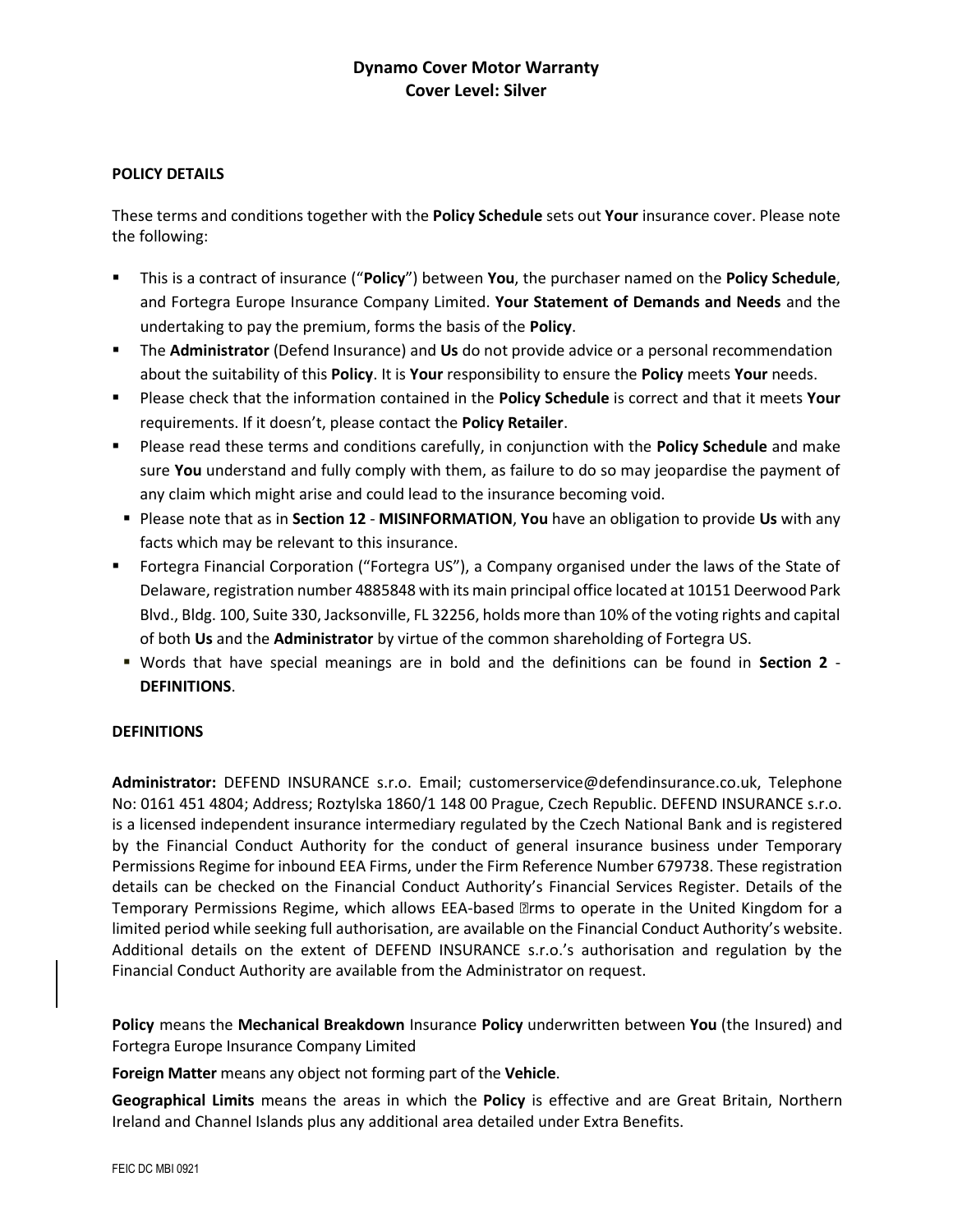**Indemnity Limit** means the amount shown in the Proposal / **Policy** Schedule subject to the lower limits as stated in these terms and conditions, inclusive of VAT up to the purchase price of the **Vehicle**

**Insured / You / Your** Any individual who is detailed on the **Policy** Schedule and who has applied for this **Policy** and has agreed to pay the premium under this **Policy**.

**We/Us/Our:** Fortegra Europe Insurance Company Ltd (Malta Company Registration Number C 84703), Office 13, SOHO Office The Strand, Fawwara Building, Triq I-Imsida, Gzira, GZR 1401, Malta. Fortegra Europe Insurance Company Ltd is authorized under the Insurance Business Act 1998 of the laws of Malta to carry out general business, and is regulated by the Malta Financial Services Authority, Triq l-Imdina, Zone 1, Central Business District, Birkirkara, CBD 1010, Malta. Deemed authorised by the Prudential Regulation Authority. Subject to regulation by the Financial Conduct Authority under reference number 805770, and limited regulation by the Prudential Regulation Authority. Details of the Temporary Permission Regime, which allows EEA-based firms to operate in the UK for a limited period while seeking full authorisation, are available on the Financial Conduct Authority's website. Annual reports on our solvency and .

**Mechanical Breakdown** means the sudden failure of a mechanical or electrical component, causing a sudden stoppage of its function, for a reason other than wear and tear, deterioration or negligence. Damage caused by the effect of overheating or abuse is not regarded as a Mechanical Breakdown under the terms of the **Policy**.

**Period of Insurance** means the period as shown on the schedule, from the start date to the end date of the **Policy**.

**Proposal/Policy Schedule** means any signed proposal and declaration together with any additional information **You** may have supplied to Us in support of **Your** application for insurance.

**Vehicle** means the **Vehicle** as specified on the **Proposal**/**Policy Schedule**.

**Retailer** means Dynamo Cover Limited. Email; [sales@dynamocover.com](mailto:sales@dynamocover.com) , Telephone No: 0330 22 32 897; Address; Cardiff House, Cardiff Rd, Barry, CF63 2AW .

**Wear and Tear** means the expected gradual reduction or deterioration in operating performance and/or function of any part(s) due to the age and/or mileage and/or usage of the **Vehicle**.

## **ELIGIBILITY**

- **You** are applying as an individual, **You** are eighteen (18) years of age or over and **You** are resident in the United Kingdom, Channel Islands or the Isle of Man
- The **Vehicle** is under 10 years of age and has covered less than 100,000 miles
- The **Vehicle** must be taxed and legal for use on the public highway

### **POLICY TERM**

The length of cover **You** have chosen is stated on **Your Certificate of Insurance** and will be a maximum of thirty-six (36) months . **Your** cover will end at the earliest of any of the below and is not renewable:

▪ **You** failing to pay **Your** premium when due; or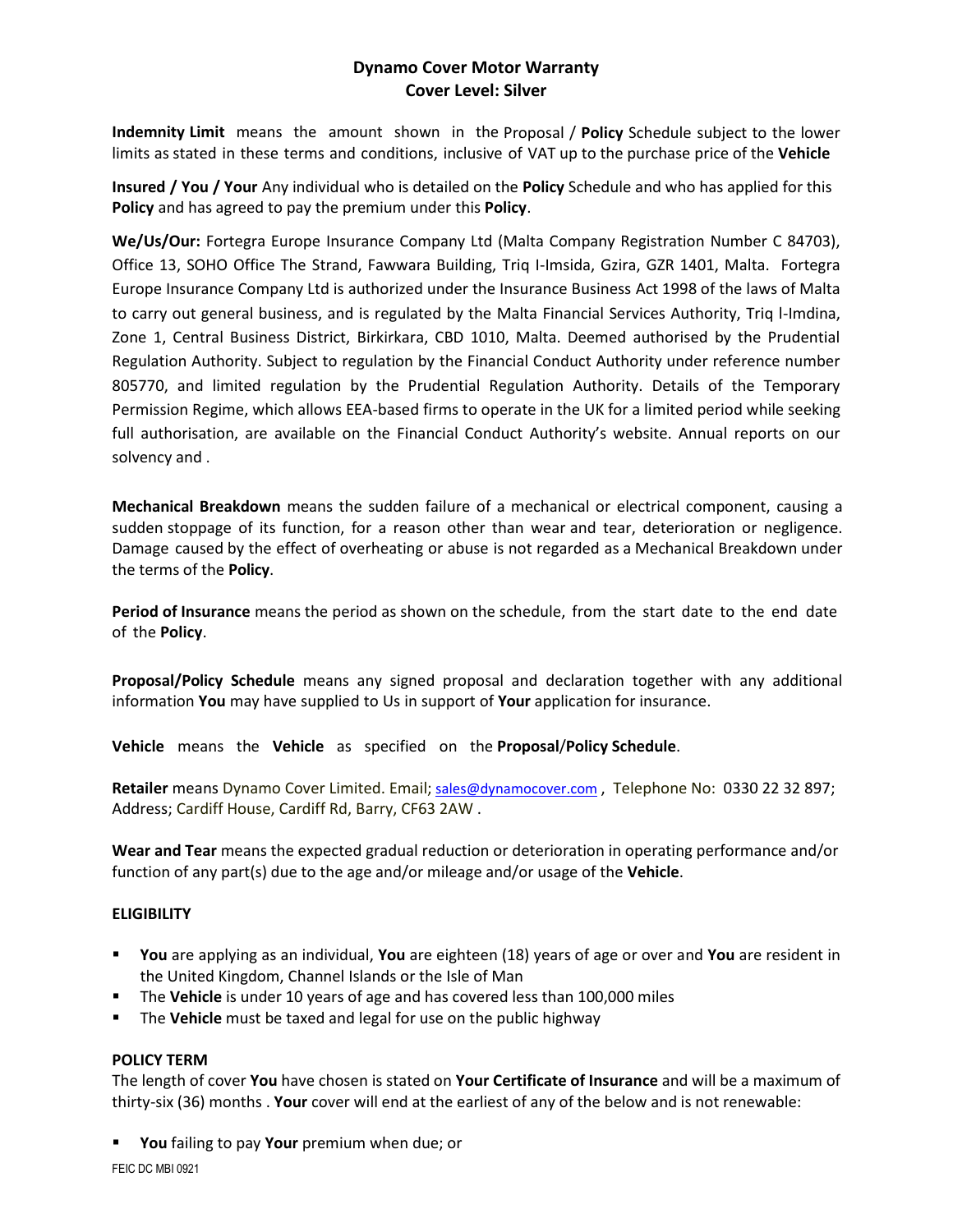- **You** or the **Insured Vehicle** no longer meeting the eligibility criteria for **Your Policy**; or
- the **Insured Vehicle** being sold, repossessed, disposed of by **You** or transferred to a new owner, other than under **Section 9 - TRANSFERRING YOUR POLICY**; or
- the **Policy** being cancelled by either **You** or **Us;** or
- The expiry date of the **Policy** as detailed on the **Certificate of Insurance**.

## **WHAT IS COVERED**

Please see **Your** proposal form for details of the maximum amounts that may be paid for each and any claim. These may be subject to lower limits as stated on these pages. All limits include VAT. There is no restriction to the number of claims **You** can make. Labour charges will be payable at £60 per hour inclusive of VAT.

This **Policy** covers the following parts against **Mechanical Breakdown** as defined below:

| <b>Engine</b>            | The rocker assembly, including hydraulic<br>followers, inlet and exhaust valves [not burnt<br>valves], springs and guides, cylinder head<br>[not cracks and de-coking], cylinder head<br>gasket [except skim], push rods, camshaft and<br>followers, timing gears and chains [excluding<br>tensioner and connected electronic devices], oil<br>pump, pistons and rings, cylinder bores [not<br>cracked or porous bores], con rods, gudgeon<br>pins and bearings, crankshaft and bearings, inlet<br>manifold, solid mass or single flywheel (Not<br>Dual Mass) and ring gear. Timing belts are<br>covered as long as they have been changed in<br>line with the manufacturer's schedules. You will<br>need to be able to provide proof of this. |
|--------------------------|------------------------------------------------------------------------------------------------------------------------------------------------------------------------------------------------------------------------------------------------------------------------------------------------------------------------------------------------------------------------------------------------------------------------------------------------------------------------------------------------------------------------------------------------------------------------------------------------------------------------------------------------------------------------------------------------------------------------------------------------|
| <b>Manual gearbox</b>    | Internal shafts, gears, synchromesh hubs,<br>selectors, bearings and bushes and transfer<br>gears.                                                                                                                                                                                                                                                                                                                                                                                                                                                                                                                                                                                                                                             |
| <b>Automatic gearbox</b> | Internal shafts, gears, clutches, brake bands,<br>valve block, governor, oil pump, bearings and<br>bushes, servo, drive plate and transfer gears                                                                                                                                                                                                                                                                                                                                                                                                                                                                                                                                                                                               |
| <b>Torque converter</b>  | Failure of any internal mechanical parts.<br>Differential Internal crown wheel and pinion,<br>gears, shafts, bearings and bushes                                                                                                                                                                                                                                                                                                                                                                                                                                                                                                                                                                                                               |
| Clutch                   | Centre plate, pressure plate, release bearing, oil<br>m contamination [centre plate only] and master<br>and slave cylinders                                                                                                                                                                                                                                                                                                                                                                                                                                                                                                                                                                                                                    |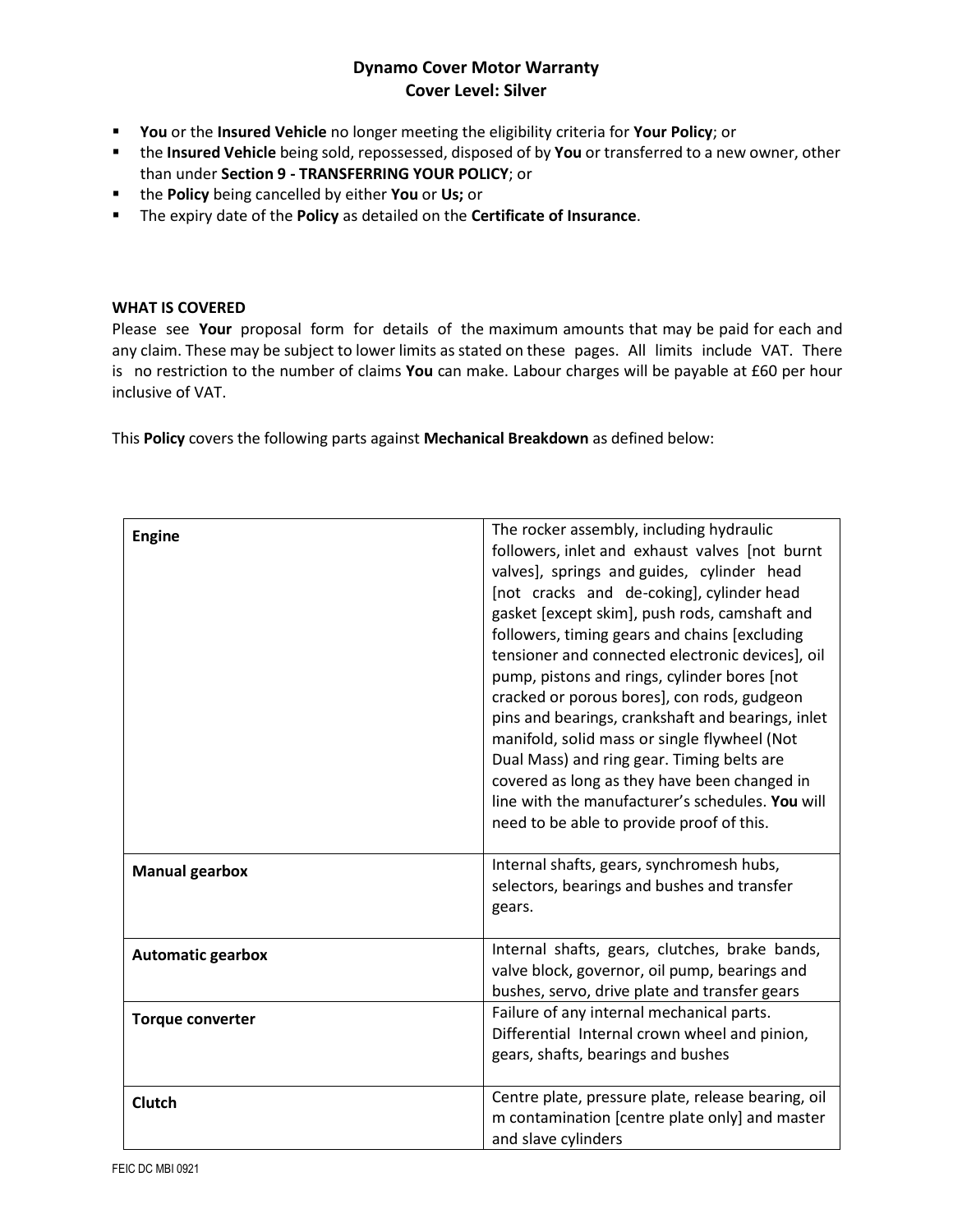| <b>Front wheel drive</b>     | Drive shafts, including constant velocity joints,                                                                                                                                                                                                                                                                                                               |
|------------------------------|-----------------------------------------------------------------------------------------------------------------------------------------------------------------------------------------------------------------------------------------------------------------------------------------------------------------------------------------------------------------|
|                              | joints and couplings [not gaiters].                                                                                                                                                                                                                                                                                                                             |
| <b>Wheel bearings</b>        | Front and rear wheel bearings                                                                                                                                                                                                                                                                                                                                   |
| Propshaft                    | Universal joints and couplings.                                                                                                                                                                                                                                                                                                                                 |
| <b>Rear Wheel Drive</b>      | Half shafts, rear wheel external drive shafts,<br>including constant velocity joints, universal<br>joints and couplings [not gaiters].                                                                                                                                                                                                                          |
| <b>Fuel injection system</b> | Throttle body, airflow meter, idle control valve,<br>cold start valve, warm up regulator, overrun cut<br>off valve, throttle potentiometer, fuel<br>accumulator, pressure regulator, map sensor<br>[except injectors and heater plugs].                                                                                                                         |
| <b>Engine cooling system</b> | Radiator, oil cooler, heater matrix, water pump,<br>viscous fan coupling, thermostat and thermostat<br>housing.                                                                                                                                                                                                                                                 |
| <b>Steering</b>              | Steering rack and pinion [not gaiters],<br>steering box, power steering rack and pump,<br>idler box.                                                                                                                                                                                                                                                            |
| Front and rear suspension    | Hydrolastic displacers and hydropneumatic<br>spheres, coil springs, upper and lower<br>wishbones and ball and swivel joints.                                                                                                                                                                                                                                    |
| <b>Brakes</b>                | Brake master cylinder, wheel cylinders,<br>restrictor valve, brake caliper seals and servo                                                                                                                                                                                                                                                                      |
| <b>Electrical system</b>     | Starter motor and solenoid, alternator, window<br>and sun roof motors, electric window<br>switches, sunroof switch, centralised locking<br>motors, heater fan motor, indicator flasher<br>relay, distributor, front and rear windscreen<br>wiper and washer motors, thermostatically<br>controlled radiator fan motor, horn and multi<br>function stalk switch. |
| <b>Working Materials</b>     | Oils, oil filter and anti freeze are covered only if<br>it is essential to replace them because of the<br>failure of a part which is covered under this<br>Policy.                                                                                                                                                                                              |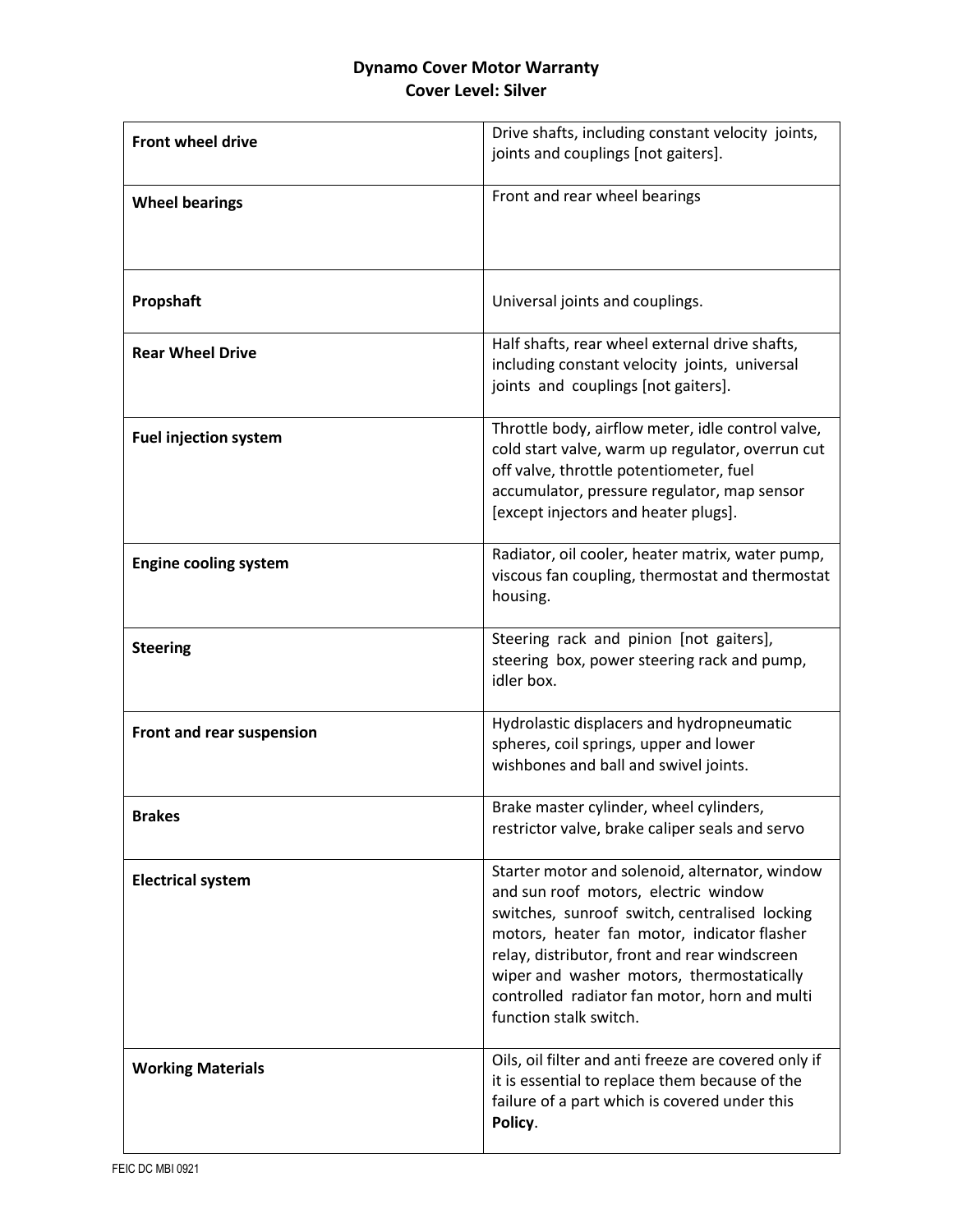#### **WHAT IS NOT COVERED**

- **1.** Any part that is not listed under the "What is Covered" section of this **Policy**
- **2.** Any pre-existing faults to the vehicle prior to the policy purchase date.
- **3. We** will not accept liability for any claim which is reported to the **Administrator** more than 14 days after the relevant fault is discovered.
- **4. We** will not accept for any claim where the repair has not commenced within 14 days of the relevant fault being reported to the **Administrator**.
- **5.** The **Policy** does not apply to: **Vehicle**s used for hire or reward (for example Taxis, self drive hire or driving schools), **Vehicle**s used for any kind of timed competition or race; or non standard customized or modified **Vehicle**s.
- **6. We** will not accept any liability for damage caused by: Neglect, corrosion, any **Foreign Matter**, getting into or onto a part; lack of servicing, the effects of over- heating, whether caused by an insured part or not; freezing, abuse, damage to parts not covered by this **Policy** or consequential damage; or damage to parts **We** cover caused by parts not covered by the **Policy**.
- **7.** Any claim within the first 30 (thirty) days of commencement of the **Policy**.
- **8.** Wear and Tear, unless the additional premium has been paid and is detailed in your **Schedule of Insurance.**
- **9.** Any Excess that has been applied to this **Policy.**
- **10.** Breakdown or damage to part(s) (whether insured or not) caused by or arising from overheating, corrosion, frost, water, freezing liquids, abuse, oxidisation, not having the **Vehicle** serviced in line with the conditions of this **Policy**, not maintaining the **Vehicle** as set out in the Servicing section of this **Policy**, blockages, build up of contaminants, sludge or silt, or other foreign or waste matter that has prevented the part(s) from working properly, the gradual reduction in operating performance commensurate with the age and mileage covered by the **Vehicle** including but not limited to the gradual loss of engine compression necessitating the repair of valves or rings, gradual increase in oil consumption due to normal operating functions.
- **11.** Repairing or replacing part(s)s which the **Administrator** believes were faulty or could have been identified by a suitably qualified engineer as being faulty before this **Policy** started.
- **12.** Breakdown or damage caused by the use of the incorrect fuel, oil, lubricant, coolant or any other fluid.
- **13.** Wear and Tear for any vehicle over five (5) years of age at the time of the policy start date.
- **14.** Diagnosis costs.
- **15.** Labour costs above £60 per hour inclusive of VAT.

**We** will not accept liability for:

- Deterioration.
- The effects of poor repairs, faults or defects at the time of the sale.
- Parts which have been fitted incorrectly.
- Parts which are of faulty manufacture or design.
- Parts not fitted as standard or optional extra by the manufacturer, unless cover for such items is agreed beforehand.
- Good engineering practice (any parts which have not failed but have been reported and advised or recommended to be replaced during routine servicing and/or repair or at the time a repair is in progress).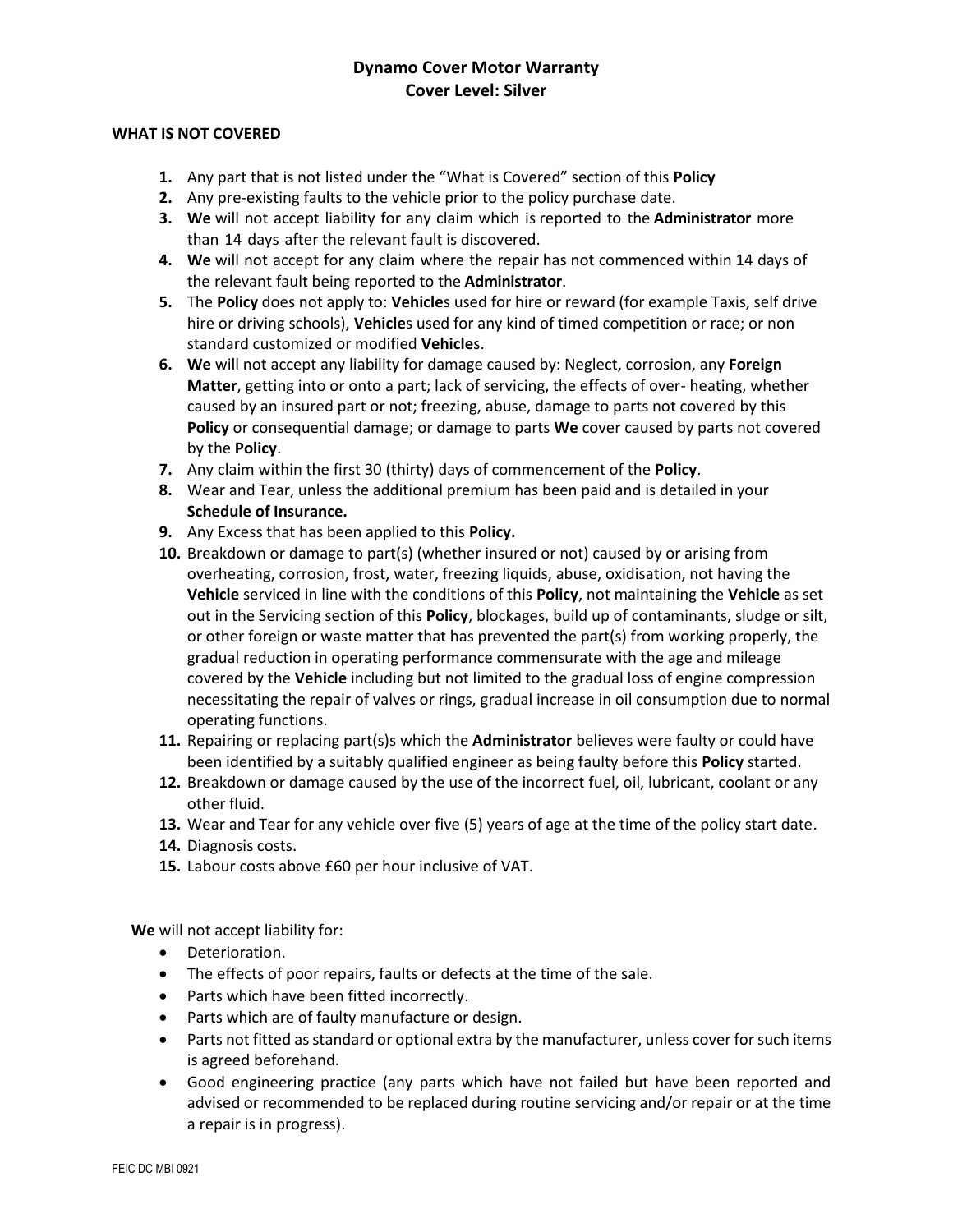The **Policy** excludes any damage caused by fire, accident or any road hazard whether or not insured under any motor insurance or accidental damage **Policy**. It does not provide cover for other people or physical injury. **We** will not accept liability for damage caused by war risks, sonic booms or nuclear radiation.

## **HOW TO MAKE A CLAIM**

Claims are processed entirely by phone, ensuring a fast, effective and simple claim procedure. Wherever possible, to avoid **You** being out of pocket, the **Administrator** will settle authorised claims directly with the repairer. Please ensure **You** follow the claims procedure, if **You** do not, the **Administrator** may not pay **Your** claim.

## **1. NOTIFY US**

Telephone the **Administrator on** 0161 451 4803. The **Administrator** will make a note of **Your** claim and advise **You** of the location of **Your** nearest approved repairer.

**IMPORTANT**: In order for the **Administrator** to pay the approved repairer directly, **You** (not the repairer) must notify the **Administrator** of **Your** claim. This must be done before **You** give permission to a repairer to carry out any fault finding or remedial work. Notification from a repairer of a possible claim will not be accepted by the **Administrator**.

## **2. CONTACT THE REPAIRER**

Book **Your Vehicle** in with the repairer and give **Your** permission to carry out any fault finding/diagnosis or dismantling necessary.

### **3. REPAIRER OBTAINS AUTHORITY**

Once **Your Vehicle, Policy** schedule and service records have been handed to the repairerthey will contact the **Administrator** to request approval for repairs.

### **4. AUTHORITY FOR CLAIM VALUE**

If **Your** claim is accepted, an authorisation number will be issued to the repairer for the amount that will be paid under this **Policy**.

**You** are responsible for paying any amount the repairer charges over and above the authorised amount.

### **5. PAYMENT OF THE CLAIM**

On completion of the repairs, the repairer must submit an invoice directly to the **Administrator**. The invoice must clearly show the authorisation number given, details of who the **Administrator** should pay and contain full details of the repairs, including details of all PART(s) used, labour and VAT. The **Administrator** may also need to see **Your** original service invoices.

The authorisation number will only be effective for ninety (90) days from the date it was issued and no payments will be made in respect of the authorisation number after the expiry of the ninety (90) day period.

### **TO ALLOW YOUR CLAIM TO BE DEALT WITH EFFICIENTLY PLEASE OBSERVE THE FOLLOWING POINTS.**

**1**. Check **Your Policy** type covers the parts(s) which have caused the breakdown.

**2**. Call the **Administrator** at the first opportunity if **You** believe **You** may need to make a claim.

**3**. Do not ask the repairer to notify the **Administrator** of a claim, this must be done by **You** the **Policy** holder.

**4**. If a repair is started without an authorisation number the costs will be **Your** responsibility and will automatically invalidate any claim under this **Policy**.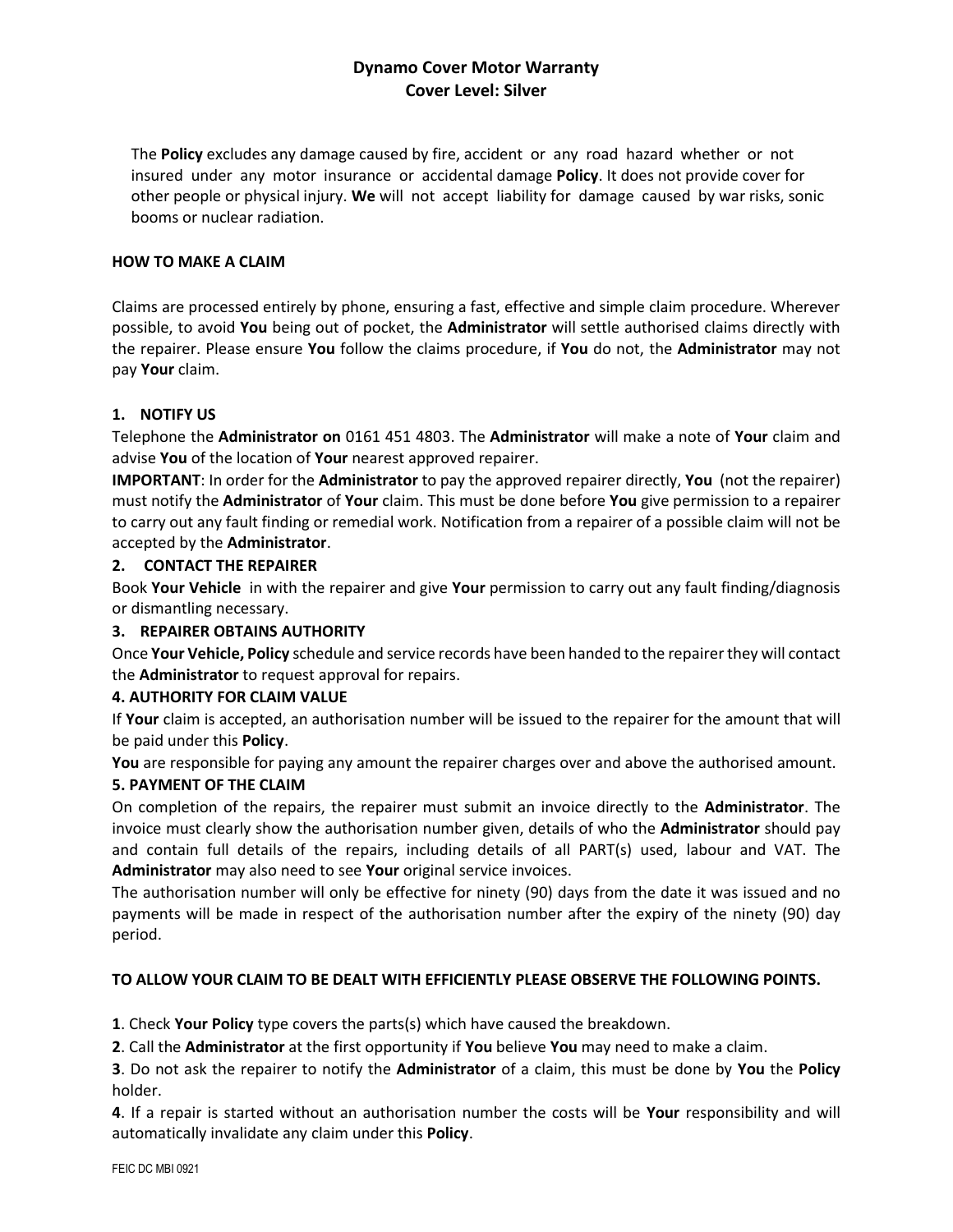**5**. Please ensure **You** provide **Your Policy** schedule and service records to the repairer.

### **CLAIMS CONDITIONS**

- 1) The **Administrator** cannot agree to any claim without providing a claims authority number. The repairer must not start any repairs without this number. Please quote **Your** claims authority number each time **You** contact the **Administrator** about **Your** claim and make sure the repairer includes this number on their invoice.
- 2) If when making a claim **You** do not follow the correct procedure, **We** will not be able to pay **Your** claim in this instance.
- 3) No liability shall exist in respect of parts supplied, repairs carried out or any other claim under the **Policy** other than claims made in accordance with the procedures set out in these terms and conditions and for which specific authorisation is given by the **Administrator**.
- 4) **We** reserve the right to provide replacement parts and to carry out repairs under the **Policy** or to arrange for their provision by other persons.
- 5) The **Administrator** may insist that **Your** repairer uses exchanged or reconditioned parts to affect a repair.
- 6) If the part to be replaced has some wear or the part improves the general condition or value of the **Vehicle**, **You** may be required to pay an amount towards the improvement.
- 7) The amount of time allowed for labour will be in line with the manufacturer's/Glass's Guide standard repair times.
- 8) The cost of diagnosis is not included
- 9) The **Insurer** and the **Administrator** reserve the right to examine the **Vehicle**, to subject it to expert independent assessment and to name the repairer to be used. The **Administrator** will use the results of any expert independent assessment to determine the amount to be paid in respect of a claim. This will be subject to the claimable limits and the terms and conditions of the **Policy**.

### **POLICY CONDITIONS**

**You** must comply with the following conditions to have the full protection of the **Policy**. If **You** do not comply with them **We** may at **Our** option cancel the **Policy** or refuse to deal with **Your** claim or reduce the amount of any claim payment.

### **Duty of Care**

**You** must not continue to drive the **Vehicle** after any damage or incident if this could cause further damage to the **Vehicle**.

### **Fraud**

**You** must not act in a fraudulent manner. If **You**, or anyone acting for **You**, make a claim under the **Policy** knowing the claim to be false, or fraudulently exaggerated in any respect; or make a statement in support of a claim, knowing the statement to be false in any respect; or submit a document in support of a claim, knowing the document to be forged or false in any respect; or make a claim in respect of any loss or damage caused by **Your** willful act, or with **Your** connivance, then:

- **We** shall not pay the claim;
- **We** shall not pay any other claim which has been made or will be made under the **Policy**;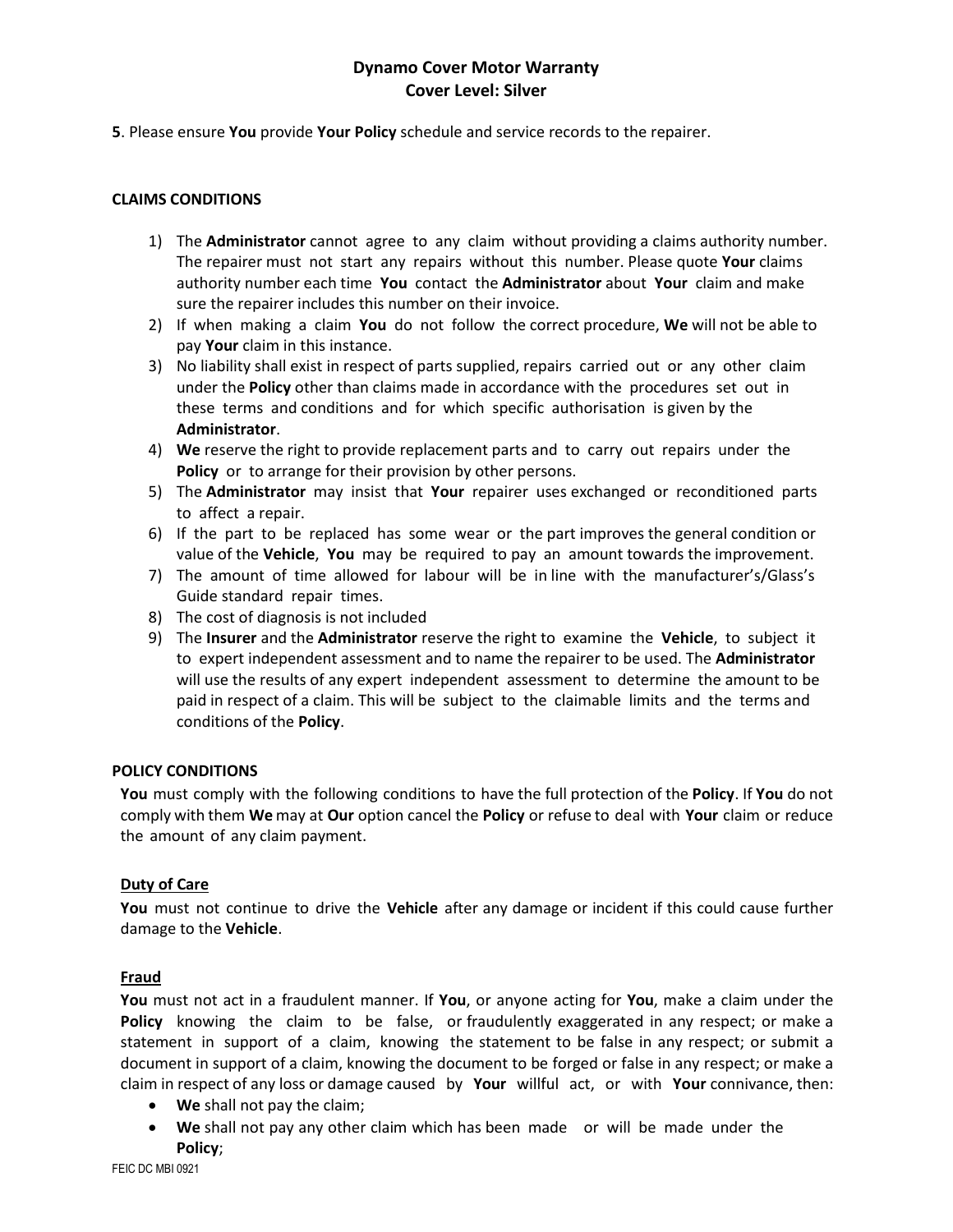- **We** may at **Our** option declare the **Policy** void;
- **We** shall be entitled to recover from **You** the amount of any claim already paid under the **Policy**;
- **We** shall not make any return of premium; and
- **We** may inform the police of the circumstances.

#### **Notification of Changes**

If any of the following changes occur **You** must notify the **Retailer** Dynamo Cover Ltd immediately.

- Change of address
- The use of **Vehicle** e.g. being used for Private Hire
- Any modifications to **Your Vehicle**
- The **Vehicle** is used for more than sixty (60) days abroad in any one (1) year

Failure to notify **Us** of any changes may invalidate **Your** cover under the **Policy**. **We** will then advise **You** of any changes in terms. **You** can contact the **Retailer** either by calling 0330 22 32 897 or emailing [sales@dynamocover.com](mailto:sales@dynamocover.com)

#### **CANCELLATION**

**You** may cancel the **Policy** within thirty (30) days of the start date without financial penalty provided no claim has been submitted. Thereafter both parties must give thirty (30) days' notice of cancellation. The **Policy** has no surrender value and no premium paid will be refunded after thirty (30) days of the start date.

**You** may also be required to pay the **Retailer** a fee for their services should you cancel the contract.

#### **TRANSFER OF OWNERSHIP**

If **You** want to sell the **Vehicle You** will be able to transfer the remainder of the **Policy** to the new owner. **You** must apply to the **Retailer** Dynamo Cover to transfer the **Policy** before **You** sell the **Vehicle**. There is a fee of £25 which **You** must enclose with **Your** application. The **Policy** cannot be transferred if the **Vehicle** is sold to a dealer or trader and the **Policy** will be automatically cancelled on such a sale. The unexpired portion of the **Policy** is transferable upon resale of the **Vehicle** to a private individual, provided that:

- All documentation relevant to the **Policy** has been passed over to the new owner; and
- The **Vehicle** has been serviced and maintained according to the **Policy**.

**We** may declare void any **Policy** where the Proposal / **Policy** Schedule does not correctly show the exact **Vehicle** type, model, age and mileage. If **You** give incorrect information on the Proposal / **Policy** Schedule, the **Policy** may be void or, at the **Administrator**'s option, allowed to continue subject to the payment and receipt of any additional premium that may be required to reflect the correct information.

The mileage quoted on the Proposal / **Policy** Schedule does not guarantee that this is the true distance the **Vehicle** has covered.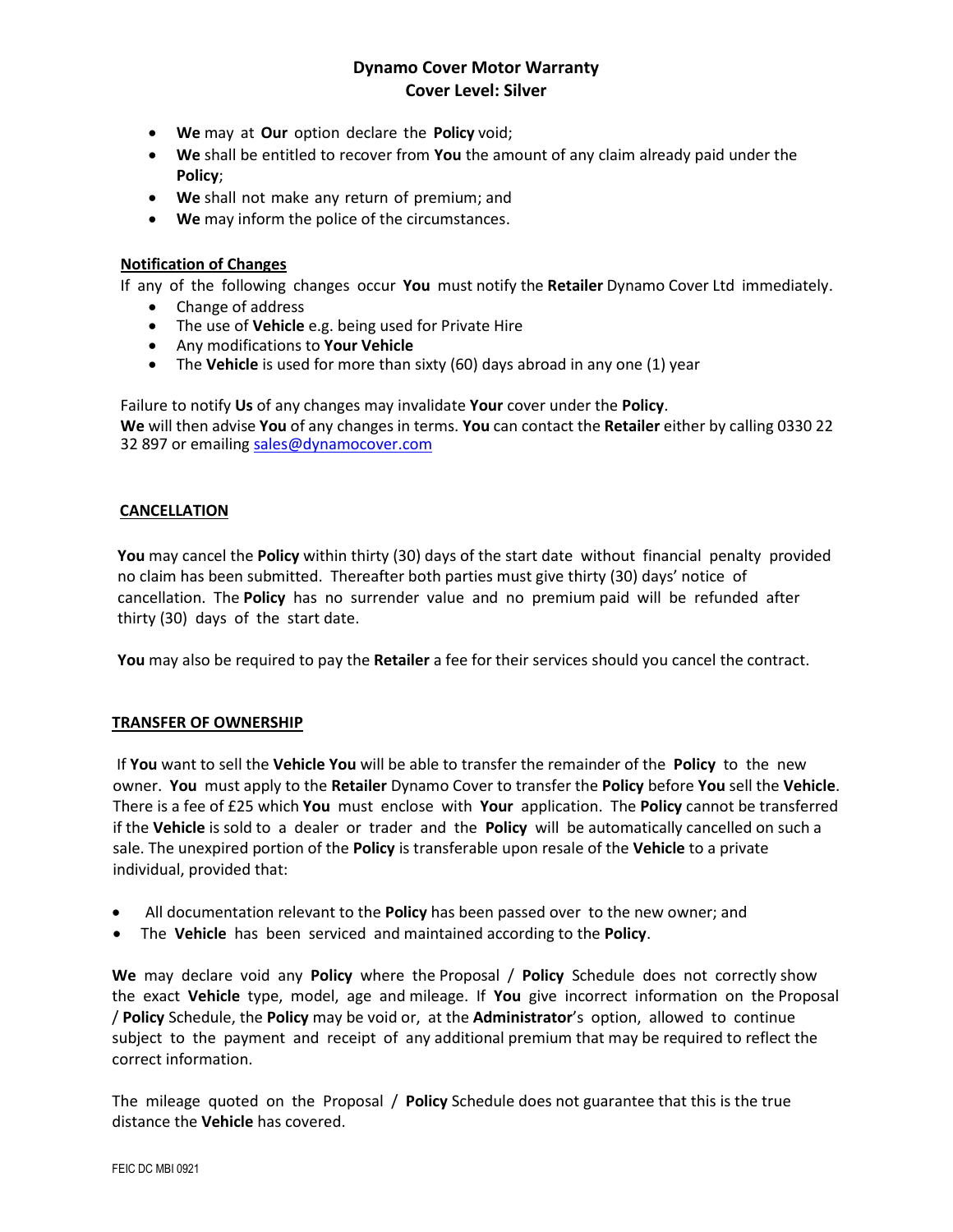**We** will not pay more than the limits shown on the Proposal / **Policy** Schedule or as otherwise restricted in these terms and conditions.

The **Policy** will only be valid if the Proposal / **Policy** Schedule has been received by the **Administrator** and the premium has been paid and received in accordance with these terms and conditions. The **Administrator** has the right to refuse an application for cover.

**Your** rights as set out in the **Policy** are in addition to **Your** legal rights.

**You** cannot change these terms and conditions unless **You** have **Our** written agreement. **We** may appoint any person to handle claims, including payment thereof. **We** reserve the right to change at any time any of the parties providing administration or claims handling or related services under the **Policy**.

At the time of cover the **Vehicle** must be taxed and legal for use on the public highway

## **SERVICING**

**You** are required to ensure and maintain the servicing of **Your Vehicle** by a VAT-registered garage.

### **SERVICE REQUIREMENT:**

The **Vehicle** must be serviced in line with the manufacturers guidelines or at intervals of twelve (12) months / 12000 miles whichever is sooner and must consist of:

- Change engine oil and filter.
- Check oil levels in the gearbox and differential and top up where necessary.
- Check coolant level and anti-freeze/inhibitor strength. Top up where necessary.
- Check timing belt [if fitted] and renew if necessary.
- Brake fluid must be replaced in accordance with the manufacturer's recommendation.

**SERVICE TIMING:** The **Vehicle** must be serviced within twenty-one (21) days or 500 miles (whichever is sooner) of the due timing of the **Vehicle** service.

**PROOF OF SERVICING**: Acceptable proof of servicing is either the **Vehicle** service handbook which has been correctly stamped and completed by a VAT registered garage or fully detailed VAT service invoice(s) indicating servicing dates and mileages.

### **SERVICE HISTORY AT POLICY START DATE**

- 1. Where the service schedule has been carried out by a VAT registered garage and has been correctly stamped and completed in the service handbook of the **Vehicle** or fully detailed VAT service invoice(s) indicating servicing dates and mileages are provided, continue to follow the SERVICE REQUIREMENT of this **Policy**.
- 2. If the **Vehicle** has a partial service history but a service has been carried out in the last twelve (12) months by a VAT registered garage following the manufacturers service requirements continue to follow the SERVICE REQUIRMENT of this **Policy.**
- 3. If the **Vehicle** has incomplete or no previous service history at inception of this **Policy** then a service in accordance with the SERVICE REQUIREMENT of this **Policy** must be carried our within twenty-one (21) days or 500 miles (whichever sooner) of inception of the **Policy**.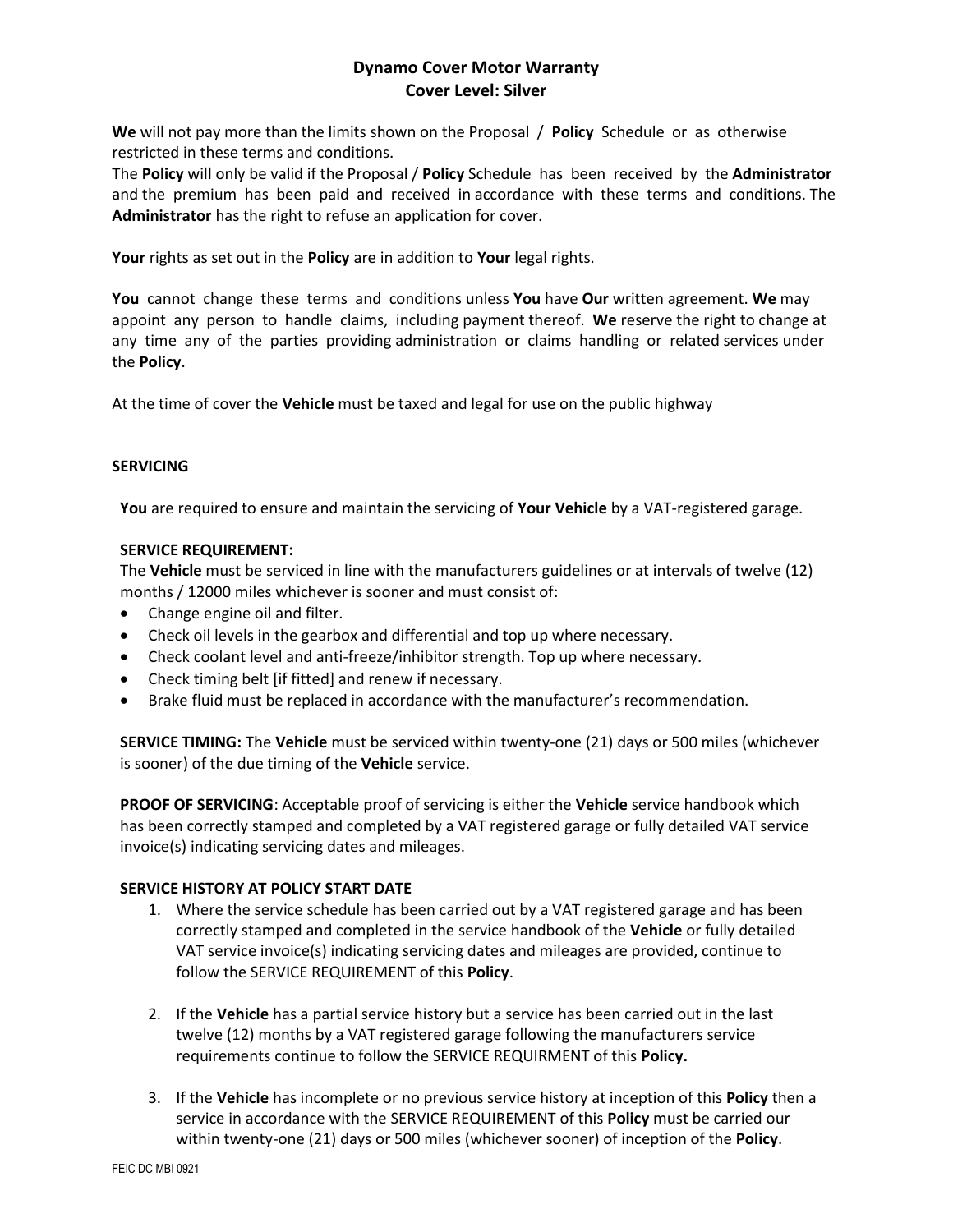4. Failure to maintain and provide proof that the service standards set out in points 1,2 and 3 under this section of this **Policy** have been met will invalidate the cover**.**

### **Warning**

Timing belts [otherwise known as camshaft drive belts]. If **Your Vehicle** has a timing belt, please make sure that it is in good condition and that it is checked and changed in line with the manufacturer's recommendations. If the timing belt breaks it can cause serious and unnecessary engine damage and inconvenience. No responsibility will be accepted for damage caused by the failure of a worn out timing belt which was not checked at either at purchase or annual inspection.

#### **EXTRA BENEFITS**

The extra benefits listed below will be provided subject to the limits specified in the Proposal / **Policy** Schedule if any of the parts covered under the **Policy** fail and **You** are stranded with the **Vehicle**.

### **Vehicle Replacement**

The **Administrator** will pay up to £30 a day [including VAT], for up to seven days, towards the cost of a replacement **Vehicle**. **You** can only have a replacement **Vehicle** if the **Vehicle** is being repaired under the **Policy** and prior authority has been given by the **Administrator**'s claims department.

#### **Exclusions**

- **We** will not provide a replacement **Vehicle** for the first twenty-four (24) hours that **You** are without the **Vehicle** or during any delay the repairer may have waiting for parts or commencing repairs.
- **We** will not cover the costs of or fuel or insurance for the replacement **Vehicle**.
- **We** will not cover any motoring fines and congestion charges that **You** may incur.

#### **Recovery**

If **You have not** chosen the annual breakdown cover product available separately, then the **Administrator** will pay up to £100 [including VAT] towards the cost of towing the **Vehicle** to the nearest repairer if the **Vehicle** suffers a **Mechanical Breakdown**. **You** should ensure that **Your** repairer obtains an authority number that covers the recovery, and that the invoice of the person who recovered the **Vehicle** or the repairer's invoice is sent to:

The **Administrator** Defend Insurance s.r.oEMAIL**: claims[@defendi](mailto:sales@dynamocover.com)nsurance.co.uk** 

#### **Overnight Accommodation and Rail Fares**

FEIC DC MBI 0921 The **Administrator** will pay up to £60 towards hotel expenses or a return rail ticket if the **Vehicle** suffers a valid **Mechanical Breakdown** and **You** are unable to return home. **We** will require **You** to provide proof of the expenditure. **You** cannot claim for the cost of meals and drinks.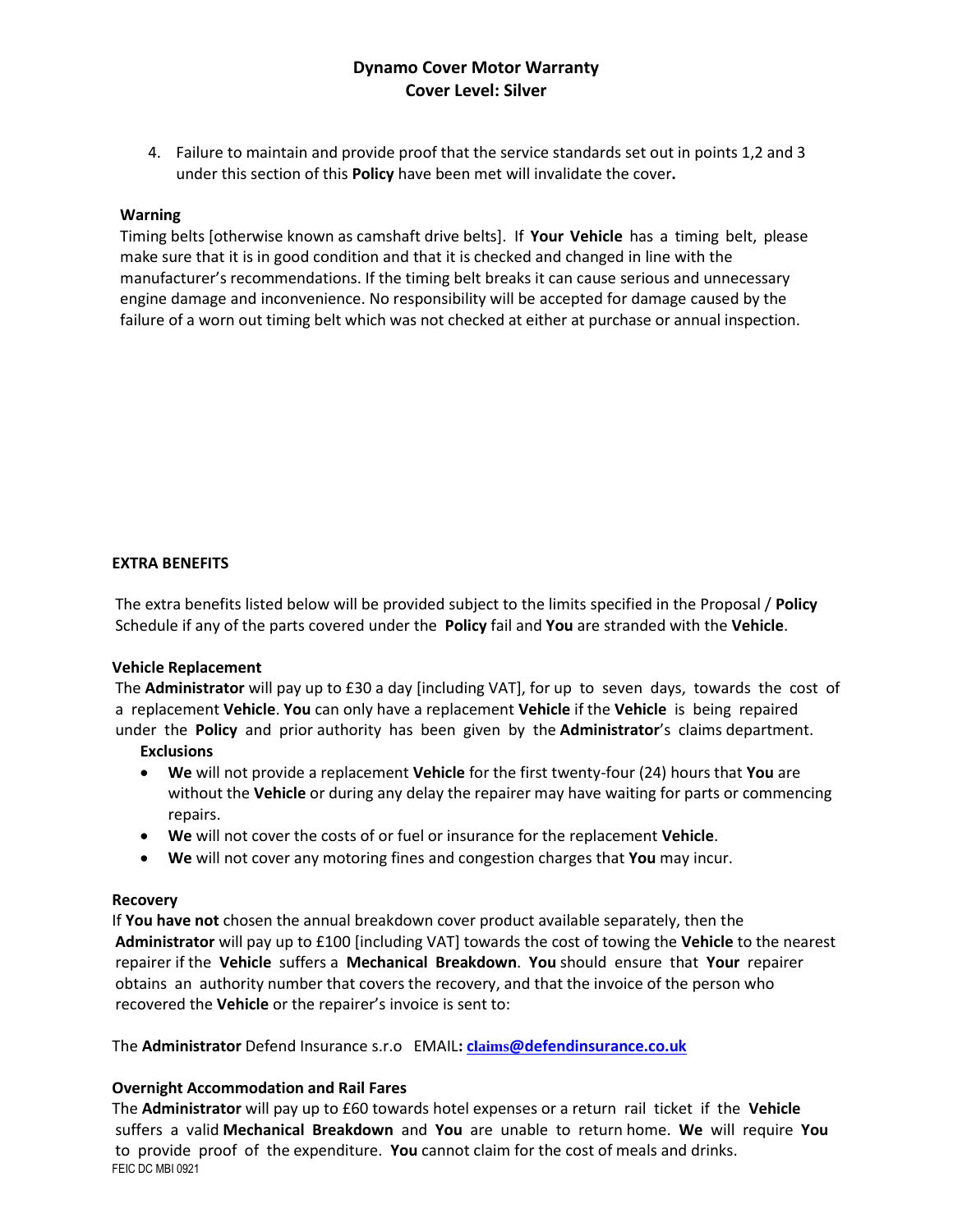**You** can only qualify for overnight accommodation and rail fares if the **Vehicle** is being repaired under the **Policy** and prior authority has been given by the **Administrator**'s claims department.

#### **Driving abroad**

The **Policy** is valid for up to an aggregate of sixty (60) days per annum for driving in the Republic of Ireland and mainland Europe. The Administrator will not pay more than the equivalent UK cost for parts and labour.

**N.B.** These benefits will not be provided if the failure is not covered by the **Policy**. Payments will be limited to those levels outlined in the **Policy**.

#### **COMPLAINTS PROCEDURE**

If **You** wish to make a complaint about the conduct of the sale or cancellation of this **Policy**, including any information provided as part of the sale, please contact the **Policy** Retailer. The **Administrator** handles all other complaints relating to this **Policy** on **Our** behalf. If **You** wish to make

a complaint, please do so:

- calling 0161 451 4804; or
- emailin[g customerservice@defendinsurance.co.uk](mailto:customerservice@defendinsurance.co.uk)

The **Administrator** will acknowledge **Your** complaint promptly and will aim to resolve it within eight (8) weeks from first notification.

If the **Administrator** cannot resolve **Your** complaint within this period, they will notify **You** in writing to confirm the reasons why. In this case, or if **Your** complaint is not resolved to **Your** satisfaction, the **Administrator** will advise **You** of **Your** rights to refer **Your** complaint to The Financial Ombudsman Service, free of charge:

- by submitting **Your** complaint online please see financial-ombudsman.org.uk; or
- by email at [complaint.info@financial-ombudsman.org.uk;](mailto:complaint.info@financial-ombudsman.org.uk) or
- by telephone on 0207 964 1000; or
- by writing to the Financial Ombudsman Service, Exchange Tower, Harbour Exchange Square, Isle of Dogs, London, E14 9SR UK.

**IMPORTANT**: The Financial Ombudsman Service will expect **You** to have followed the above procedure before they accept **Your** case.

Following this complaints procedure does not affect **Your** legal rights.

#### **MISINFORMATION**

When applying for insurance, varying **Your** cover, or submitting a claim, **You** or anyone acting on **Your** behalf must take reasonable care to answer all questions honestly and to the best of **Your** knowledge. Failure to do so may affect the validity of **Your Policy** or the payment of **Your** claim.

#### **SANCTIONS**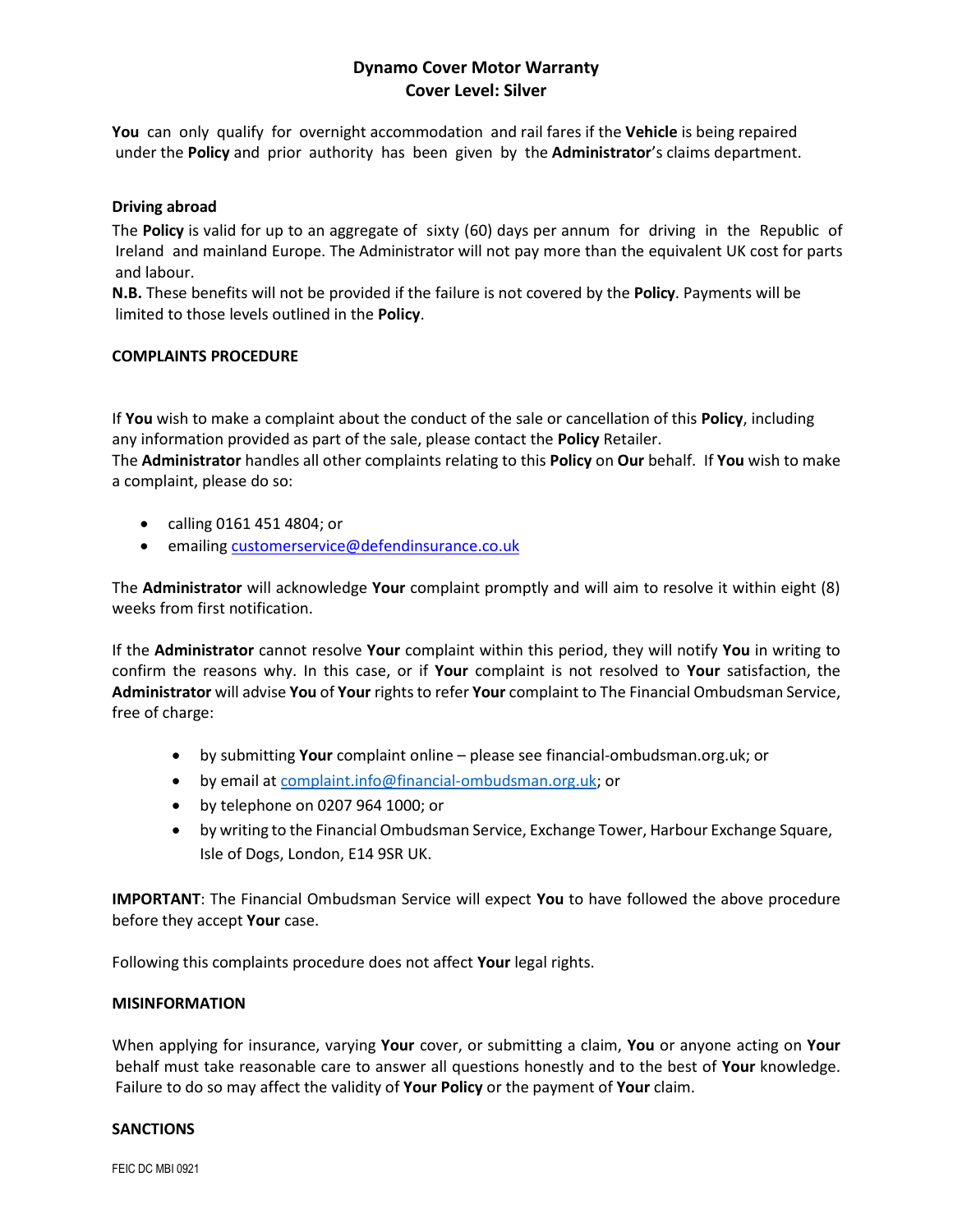**We** shall not provide any benefit under this contract of insurance to the extent of providing cover, payment of any claim or the provision of any benefit where doing so would breach any sanction, prohibition or restriction imposed by law or regulation.

### **THIRD PARTY RIGHTS**

Except where otherwise required by law, **You** and **We** have agreed that:

- it is not intended for any third party to this contract to have the right to enforce the terms of this Policy;
- **You** and **We** can rescind or vary the terms of this contract without the consent of any third party to this **Policy**, who might seek to assert that they have rights under this **Policy**.

### **APPLICABLE LAW**

This **Policy** shall be subject to the law of England and Wales, unless **We** and **You** agree otherwise.

#### **COMPENSATION SCHEME**

**You** may be entitled to compensation from the Financial Services Compensation Scheme (FSCS) in the UK if, in the unlikely event, Fortegra Europe Insurance Company Ltd cannot meet its liabilities under this **Policy**. The level and extent of compensation provided will depend on the location of the risk, the type of insurance and on the circumstances of the claim.

Further information about the Financial Services Compensation Scheme is available from the FSCS website www.fscs.org.uk.

The FSCS can be contacted:

- online by completing the form on the FSCS website [www.fscs.org.uk/contact-us/;](http://www.fscs.org.uk/contact-us/) or
- by calling 0800 678 1100; or
- by writing to Financial Services Compensation Scheme, PO Box 300, Mitcheldean, GL17 1DY; or
- by live chat via the FSCS website [www.fscs.org.uk/contact-us/.](http://www.fscs.org.uk/contact-us/)

### **PRIVACY AND DATA PROTECTION NOTICE**

#### Data Protection

Fortegra Europe Insurance Company Ltd (a joint Data Controller with the **Administrator** and the **Retailer**) is committed to protecting and respecting **Your** privacy in accordance with the current Data Protection Legislation ("Legislation"). Below is a summary of the main ways in which **We** process **Your** personal data.

#### How **We** Use **Your** Personal Data

**We** may use the personal data **We** hold about **You** for the purposes of performing **Your** contract of insurance, this includes providing insurance that **You** request of **Us** and administering the same; including handling claims and any other related purposes, underwriting (which may include underwriting decisions made via automated means), offering renewal terms, pricing or statistical purposes. **We** may also